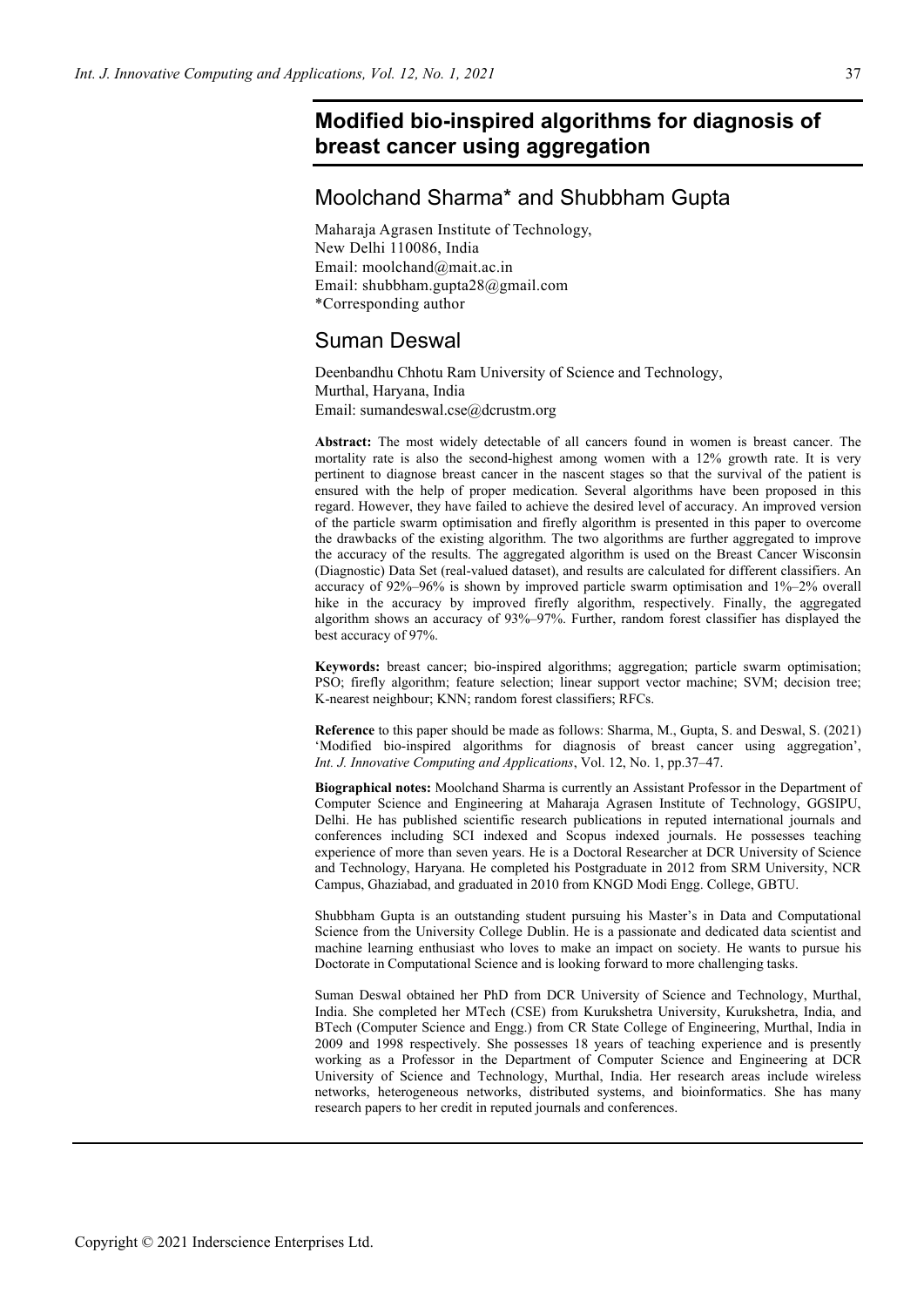# **1 Introduction**

Breast cancer originates due to the mutation of DNA genes of breast tissue, which form tumours if present in groups. It may be inherited or developed due to exposure to any radiation of any kind. It is recommended to detect breast cancer at its early stages so that it does not spread to other regions of the body. There are various algorithms used for the early diagnosis of breast cancer. One set of algorithms is evolutionary computation. These algorithms have fascinated a lot of great minds for optimising tasks in the present time. These algorithms include the general bio-inspired optimisation algorithm based on a living organism's population, which mimics growth processes such as mutation, reproduction, and selection to resolve the optimisation tasks (Sharma et al., 2019a, 2019b). The bio-inspired optimisation algorithms are designed to tackle complex problems in science and engineering and help in finding optimal solutions. Generally, these algorithms are used when problems are nonlinear and bound to nonlinear constraints, which suggest many difficulties such as high dimensionality and time requirements to find the optimal solution (Darwish, 2018). The efficiency of bio-inspired algorithms depends on balancing two main objectives, exploration (exploring the search space for promising solutions) and exploitation (exploiting the best solutions found so far) (Kumar et al., 2013). However, a single algorithm cannot provide efficiency to a certain level. Therefore, combining two algorithms can help in achieving better accuracy. Aggregation is the process of combining two or more algorithms to get optimal accuracy by considering the desired aspects from each algorithm. Aggregation is widespread among various computer science fields, mainly to find optimised results in real-world implementations.

In this paper, a sequential aggregation of improved particle swarm optimisation (IPSO) and improved firefly algorithm (IFA) is performed. To achieve optimal accuracy, features are input to one algorithm, and the resultant subset is passed to the second algorithm. After aggregation, the number of features is reduced, and there is a significant increase in the result. The use of aggregation is beneficial in the diagnosis of breast cancer as it provides a more accurate classification of findings into benign and malignant. Initially, the performance of four popular bio-inspired optimisation algorithms, i.e., firefly algorithm (FA), artificial bee colony (ABC) optimisation, particle swarm optimisation (PSO), and ant colony optimisation (ACO) are compared. Out of these best two among them are selected for aggregation. It increases the effectiveness of search, which can be achieved when both algorithms get combined in a cooperative way or else the resultant may produce negative results.

Feature selection is a method of selecting a subset of features from a full dataset such that subset analyses the target with an accuracy relatable to the efficiency of the original features set and with less computational cost (Sharma et al., 2019a; Ojala et al., 1996). It is an essential process in machine learning in modern times. Due to an increase in data concerning features and instances, the quality of data can result in an inconsistent form, which may lead to inaccurate results and a waste of memory. Hence feature selection is necessary to remove this inconsistency to get optimal accuracy. Feature selection is divided into wrapper-based and filter-based algorithm. The statistical approach is used in the filter-based algorithm for scoring each feature, and the wrapper-based algorithm is costlier than the filter method concerning computational time, which uses a machine-learning algorithm for evaluation.

The paper is lined up as: the related work corresponding to aggregation and the bio-inspired algorithm is described in Section 2. The proposed algorithm, followed by the experiment, is described in Section 3. Experimental results produced through the execution of the proposed algorithm on the Breast Cancer Wisconsin (Diagnostic) Data Set are described and discussed in Section 4. Finally, Section 5 consists of conclusions and future scope.

# **2 Literature review**

Evolutionary algorithms are processing algorithms that are inspired by and the biological processes to answer complex real-life problems. Many bio-inspired algorithms are in use, but they all follow a common belief, which is to initialise a population of individuals, select the fittest among them, which creates a path in the fitness of the population (Nayyar et al., 2018). Besides this, every algorithm shows distinctive characteristics that can be studied further deeply into each technique. As per the unified approach suggested by De Jong, the evolutionary algorithm must have these components, i.e., fitness function, representation, parent's selection, population, mutation operator, crossover operator, survivor selection and termination condition (De Jong, 1975). These components describe the working of the algorithm and may differ from algorithm to algorithm. One of the algorithms is ABC, in which a new candidate solution is generated based on the current solution and a randomly selected one. However, the random selection method is unstable. To speed up the search, a new neighbourhood selection is proposed. For each current solution, some solutions from the current population are selected randomly. Then, the best one is chosen among those solutions as the neighbourhood solution to generate new solutions (Xiong and Tang, 2019).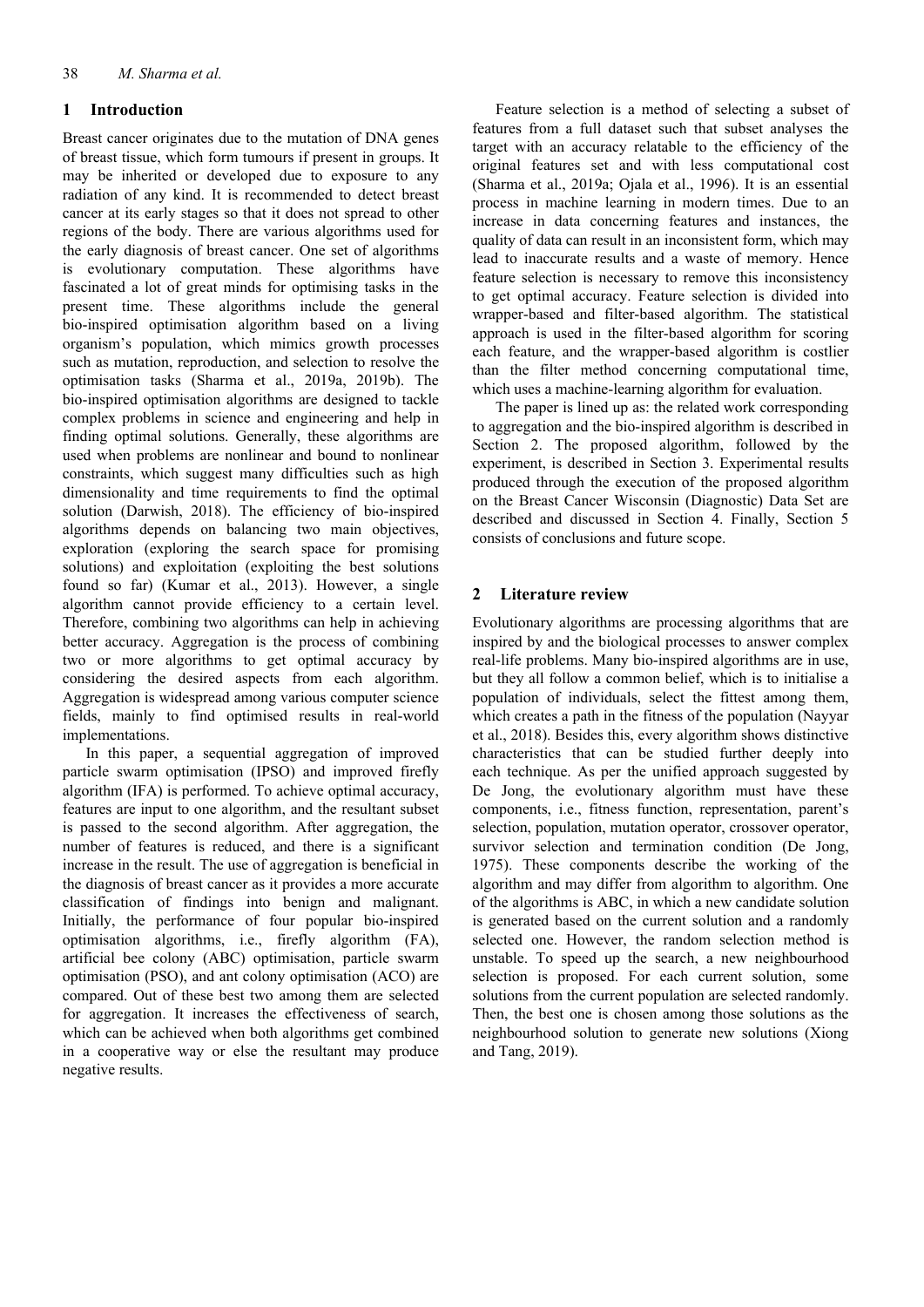Another algorithm is PSO, which is based on mutual group nature of the living being such as fish schooling, birds, insect swarming, where the cumulative objective is met based on feedback from all other units of the group (Shi and Eberhart, 2005; Shi and Eberhart, 1999). Optimising functions with discontinuous, non-differential with several nonlinearly related parameters is the primary purpose of this optimisation (Floreano and Mattiussi, 2008). The algorithm works in a few continuous stages based on the behaviour of the creature it mimics. Each member of the swarm seeks a possible result at every position during the process. Each member communicates by broadcasting a signal comparable to the fitness of likely results to different members of the group. When a member tries to find a more suitable result from currently obtained solutions, a new path is found with inertial fitness to direct the particles to an ideal solution regularly.

FA works far well than any other swarm optimisation. It works on the multi-modal objective to solve the NP-hard dilemma with non-convex target functions. Population-based exploration is the basis on which the FA can be formed to get the required accuracy. This algorithm is based on the bio-luminescence signalling of fireflies, which they use to communicate and avoid danger. Bioluminescence signalling is used for food searching and breeding purposes among fireflies. Illumination of tail light tells about the fitness of firefly (Gandomi et al., 2011; Yang, 2009; Yang et al., 2012). In the general process, the magnitude of light shows the appeal of a firefly, which implies the fitness of likely result. An initial population is generated in the first stage of the process. In further steps, fitness is altered and calculated for each firefly of the population. After sorting fireflies according to fitness, best k fireflies are chosen for the next evaluation stage. FA is also useful as it can be used alongside other algorithms in hybrid approaches to improve accuracy (Rahmani and MirHassani, 2014; Ahammed et al., 2018).

The other evolutionary algorithms are crow search algorithm, which performs better in optimising the results of mathematical functions or feature extractions. The algorithm creates a search space in which crow's moves toward the continuous-valued position. The sigmoid function is used to convert the position of crows to binary (Gupta et al., 2018a, 2018a).

#### **3 Proposed work/methodology**

This section discusses the improvements done in the algorithms selected for aggregation and methodology used.

### *3.1 Selection of algorithms*

The methodology starts with selecting the best two algorithms for aggregation out of the existing algorithms. This is done by performing feature selection on four existing algorithms namely binary ant colony optimisation (BACO), binary artificial bee colony optimisation (BABCO), binary particle swarm optimisation (BPSO), and binary firefly algorithm (BFA). The dataset is executed on the four algorithms, and the number of features along with accuracy reduced by different algorithms is noted, as shown in Figure 1. It shows that features reduced by BABCO, BACO, BFA and BPSO are 11, 15, 6, and 13 respectively with an accuracy of 94%, 90.2%, 94.4% and 94.7%. Since BPSO and BFA have achieved the highest accuracy. Therefore, BPSO and BFA are chosen for aggregation. Aggregation is the process of combining two or more algorithms to get better results than that which can be obtained by algorithms separately. It is done in such a way that one algorithm is executed and the following algorithm is executed on the result of the previous algorithm. The numbers in the figure represent the features reduced by algorithm, as in the Breast Cancer Wisconsin (Diagnostic) Data Set, the number of features is 32.

**Figure 1** Accuracy of four algorithms with selected attributes (see online version for colours)



Accuracy of algorithms with selected features

In Figure 1, it can be seen that the number of features selected in the BFA is lesser than BPSO. Hence BPSO is executed first, and then the result is fed to firefly optimisation. It is done to ensure that both algorithms work efficiently. If the sequence will be reversed, there is a possibility that the BFA may reject features that might be selected by BPSO, thereby tampering the result.

#### *3.2 Improved particle swarm optimisation*

This algorithm operates as a basic algorithm but with minor modification. For feature selection, each feature is represented as a binary number where '1' represents as the feature is selected, and '0' represents that feature is not possible. Each particle in the swarm works on separate feature string of 1 s and 0 s where features are randomly selected initially, and then particle selects local best solution. The improved version of the algorithm consists of an additional step of calculating fitness which increases randomness and improves efficiency. This step is executed in the calculate fit fitness step in the flow chart shown in Figure 2. If the solution is best among all, it is selected as the global best solution. This process repeats for each particle for a particular number of iteration or until the optimal result is achieved.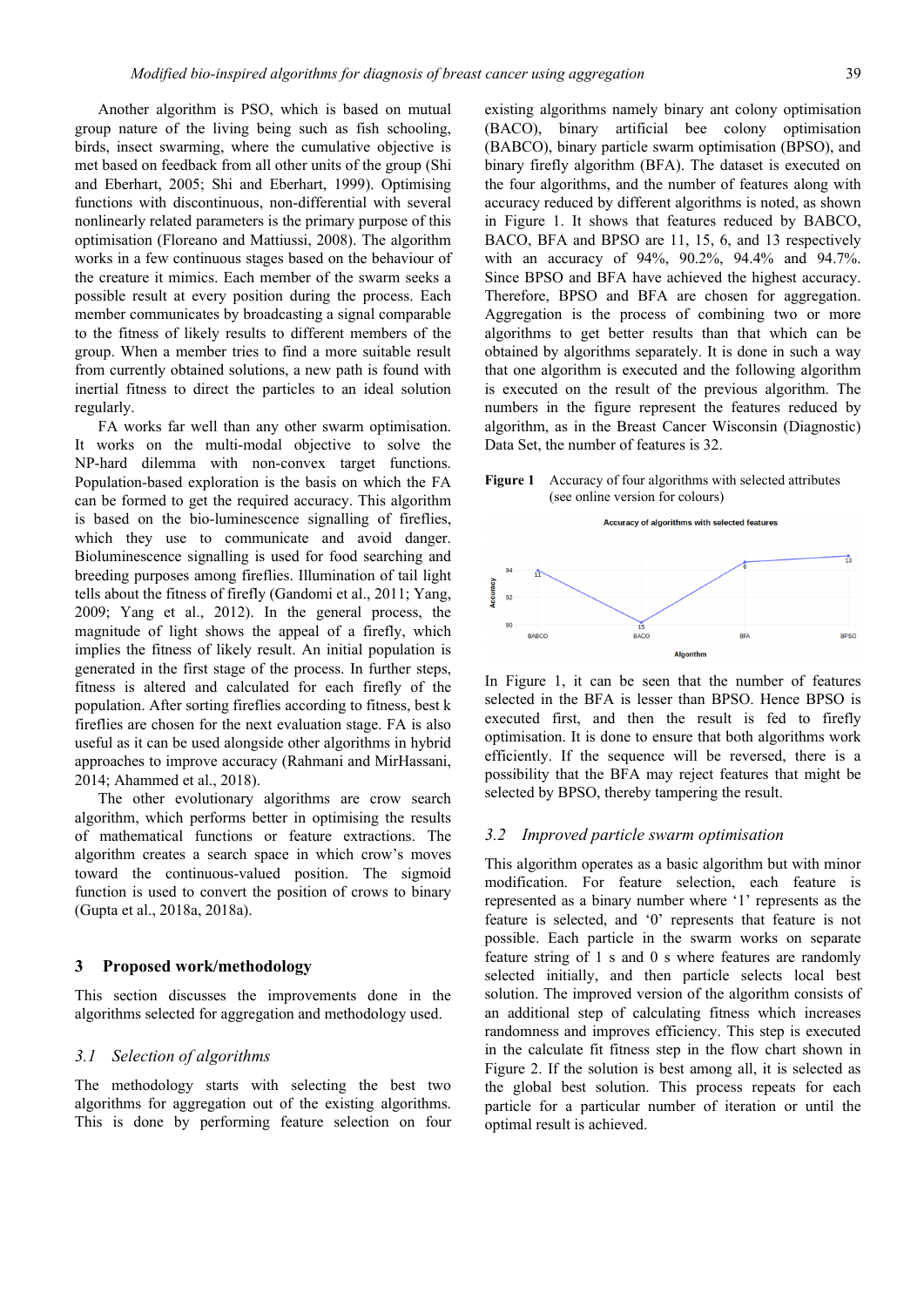#### **Figure 2** IPSO flowchart



**Algorithm 1** Improved particle swarm optimisation

start

 Initialise particles population equal to features present while termination criterion is not satisfied

for every particle p at xp do

```
 evaluate fitness value f(xp) 
if f(xp) is better than pbestp then
          pbestp ← xp 
 end if
```
end for

Define gbestp as best position found by any of p's neighbours so far for every particle p do  $vp \leftarrow compute\ velocity(xp, pbestp,$ 

```
gbestp) 
           S(vp) = 1/1 + e - vif rand() \leq S(vp(t + 1)) then
                    xp(t + 1) = 1 else 
                    xp(t + 1) = 0 end if 
 end for
```
end

end while

## *3.3 Improved firefly algorithm*

Similar to IPSO, feature selection in IFA is performed in the binary method and with an additional constraint. In the algorithm process, the resultant subset of features of IPSO is taken as a constraint, and all features further processed in the algorithm must belong to the resultant subset. Initially, when each firefly randomly selects a subset of features, it is compared with the sequential subset, and if the feature is not present, it is rejected, another feature may or may not be selected in place of it. To improve its efficiency, the variable affecting the working of an algorithm,  $\alpha$  and  $\gamma$  is changed iteratively to introduce the real-time effect in the process. An additional constraint comparison of global best is made with particle swarm accuracy, which is then compared with the accuracy provided by particle swarm. The termination constraint in firefly is also changed from iteration to get an optimal result better than IPSO. A general pseudo-algorithm for IFA is shown in Algorithm 2, and the flowchart is shown in Figure 3.

**Algorithm 2** Improved firefly algorithm

| start |                                                                         |
|-------|-------------------------------------------------------------------------|
|       | initialise population while checking with pso results                   |
|       | initialise $\alpha$ , $\beta$ , $\gamma$ and max iter                   |
|       | determine objective function $f(x)$                                     |
|       | for each firefly calculate Intensity(I) at $cost(x)$                    |
|       | while gbest $>$ pso best                                                |
|       | while $t < max$ iteration                                               |
|       | for $x = 1$ to n                                                        |
|       | for $y = 1$ to n                                                        |
|       | if $(I_v > I_x)$                                                        |
|       | in k <sup>th</sup> dimension move firefly y to<br>firefly x             |
|       | end if                                                                  |
|       | vary attractiveness with distance $r = e^{-\gamma r^2}$<br>$+ \alpha$ e |
|       | find new results and update light<br>intensity                          |
|       | end for y                                                               |
|       | end for x                                                               |
|       | find best fireflies after sorting according to<br>fitness               |
|       | end while                                                               |
|       | end while                                                               |
|       | end for                                                                 |
|       | post transform results and visualisation                                |
| end   |                                                                         |

A general pseudo-algorithm for the IPSO algorithm is shown as Algorithm 1, and the flowchart is shown in Figure 2.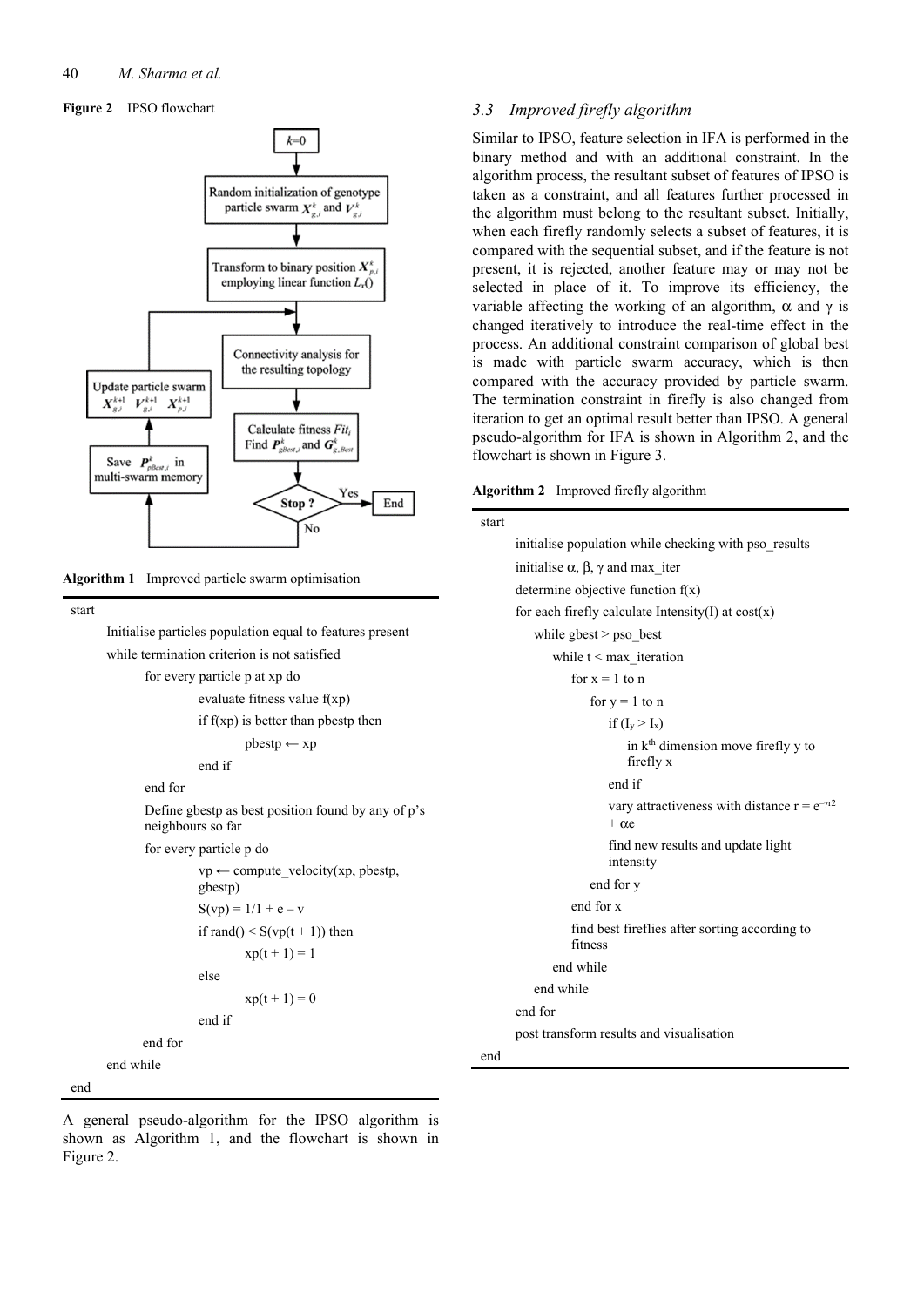



### *3.4 Proposed methodology*

The proposed method is an aggregation of IPSO and IFA. The algorithm works by first selecting the features using IPSO. The selected features are fed as input to the IFA algorithm. The steps are shown in Figure 4. The proposed algorithm is better than the existing algorithm in the following ways:

1 In general cases of PSO, when calculating velocity or position of a particle, the velocity depends on the previous velocity and the personal best and globally best position, while position depends on the previous position and current velocity. As an improvement, while calculating velocity and location for the next iteration, additional  $\epsilon$  is added, which is a normal distribution to introduce real-world randomness. This way, it will lead to more mutation and will cover more search zone for efficiency. This will improve accuracy by adding another step of calculating fitness.

2 In general cases of FA, the search zone for fireflies is in the form of uniform distribution,  $\alpha$  and  $\gamma$ , and the bioluminescence variable is treated as constant throughout the process. To improve the FA's efficiency, the variable  $\alpha$  and  $\gamma$  are changed iteratively to introduce the real-time effect in the model. It helps in increasing efficiency. A normal distribution is used in place of uniform distribution to match real-world scenarios. And a threshold value is used, which is the efficiency given by IPSO, all fitness values less than the threshold will be rejected for optimal efficiency. Additionally, a mask is used so that features selected in IPSO are not repeated in IFA.

#### **Figure 4** Proposed algorithm



## **4 Implementation and results**

In this section, the proposed algorithm is implemented, and results are compared with the existing algorithms. The algorithms are run multiple times with four classifiers, namely decision tree, K-nearest neighbours (KNN), linear support vector machine (SVM), and random forest classifier (RFC). The experiment has been executed 20 times, and then the mean has been calculated.

#### *4.1 Input parameters*

For data prediction, it is necessary to make a data model classifier. Classification is a method of predicting class or label of provided data points. Any data type can be computed accordingly on classifiers. This subsection describes the classifiers used during the experimentation.

1 Decision tree classifier (DTC)

The DTC generates a set of questions that are used to classify data together with its classes. Decision tree is simple to visualise and more comfortable to understand. Both categorical and numerical data can be classified using it, and it takes comparatively low data preparation. The main problem comes when a small variation is done, which can change the whole tree and may lead to a wholly separate tree, which leads to high computational cost.

2 K-nearest neighbour

KNN falls under lazy learning as no model is formed instead of checks directly from training data. In this classification, k neighbours are selected from test data and result from those neighbours is computed. This classification is useful in a big dataset and is not effective for noisy data. It has high computational cost as multiple comparisons are made during prediction.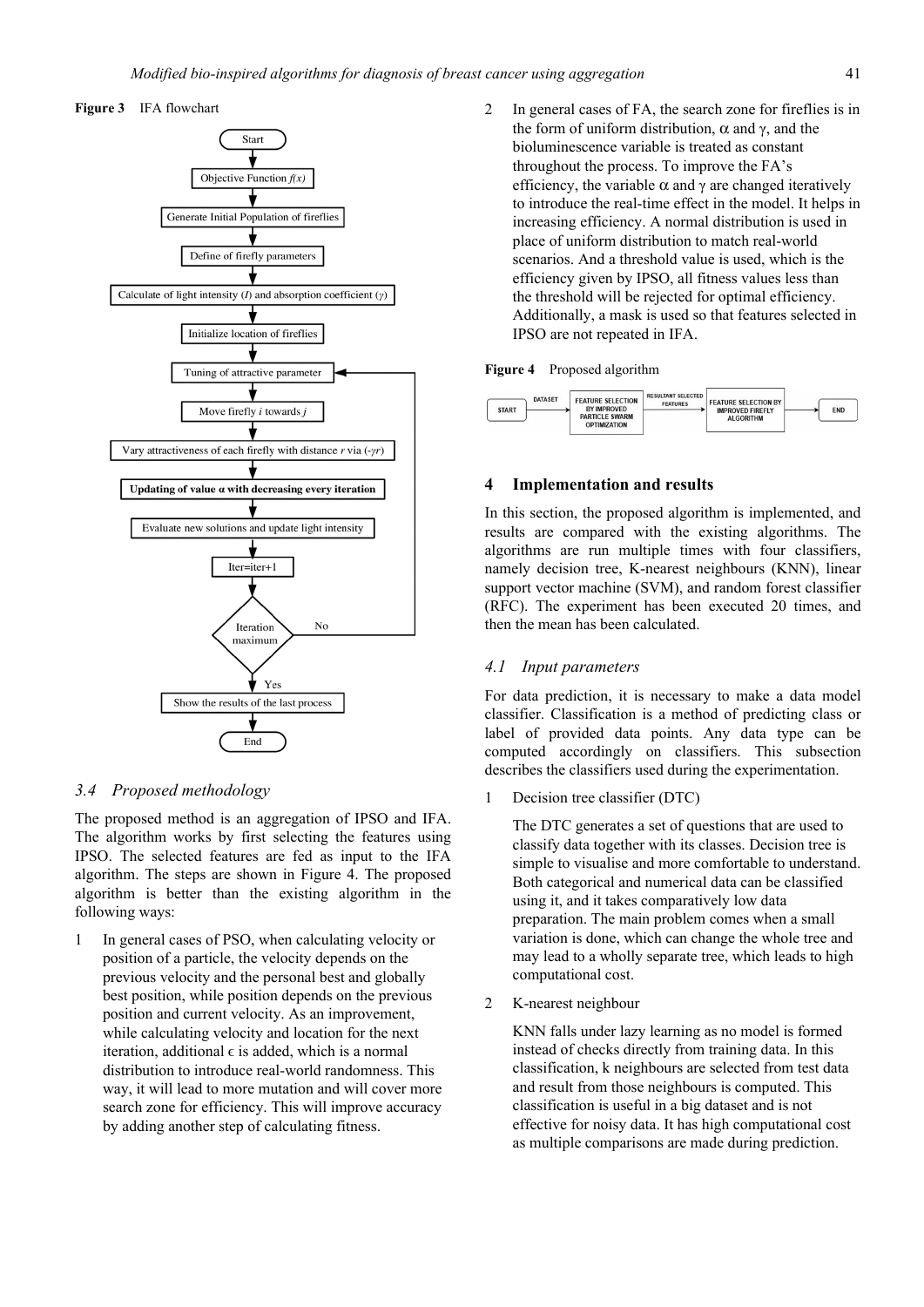### 42 *M. Sharma et al.*

## 3 Random forest classifier

As the name suggests, the RFC is a collection of multiple decision trees made on a separate subset of data. The result is calculated by taking the mean of all trees. The training sub-sample size is constant all over, but they are randomly replaced at each iteration. It is time-consuming and has a high computational cost but shows better accuracy than decision trees.

4 Support vector machine

SVM is a method of training dataset in a hyperplane. In this, data is pointed in a hyperplane, and test data points are then compared with hyperplane points, after which class is predicted by the closeness of clusters formed in the hyperplane. It is recommended for data with high dimensionality. The algorithm is memory efficient and has a nominal computational cost.

Table 1 shows the parameters for each classifier used in this experiment.

**Table 1** Input parameters for classifiers

| Classifier                    | Parameter                   |  |
|-------------------------------|-----------------------------|--|
| Decision tree                 | Minimum depth $=$ 30        |  |
|                               | Minimum sample split $= 20$ |  |
|                               | Maximum sample leaf $= 1$   |  |
| K-nearest neighbours          | Neighbours $=$ 3            |  |
|                               | Leaf size $=$ 30            |  |
| Random forest                 | Estimators $= 25$           |  |
|                               | Minimum sample split $= 2$  |  |
| Linear support vector machine | Maximum iteration $= 10$    |  |

Parameters essential for the execution of IPSO and IFA are shown in Table 2 and Table 3, respectively.

#### **Table 2** Input parameters for IPSO

| Parameters            | Value |  |
|-----------------------|-------|--|
| Number of populations | 50    |  |
| Maximum iteration     | 200   |  |
| Move rate             | 0.5   |  |
| Limit search range    |       |  |

| <b>Table 3</b> | Input parameters for IFA |
|----------------|--------------------------|
|----------------|--------------------------|

| Parameters            | Value |
|-----------------------|-------|
| Number of populations | 50    |
| Maximum iteration     | 200   |
| Alpha                 | 0.25  |
| <b>B</b> eta          | 0.5   |
| Gamma                 | 0.2   |

## *4.2 Dataset*

Breast Cancer Wisconsin (Diagnostic) Data Set developed in November 1995 is used as the dataset in this paper.

Digital Image of breast mass fine needle aspirate biopsies are used for calculation of features. Cell nucleus characteristics of breast mass are the main illustration of the image. Five hundred sixty-nine records are presented in the dataset with 32 attributes, out of which two are unnecessary for feature selection (ID and diagnosis). Each instance is diagnosed into either malignant (cancerous) or benign (not cancerous). Out of 569 instances, 357 are not cancerous, and rest 212 is cancerous. The method used in it is a curve-fitting algorithm that computes ten features from each one of the cells in the sample, then it calculates the mean value, extreme value, and standard error of each feature for the image, returning a 30 real-valuated vector. Figure 5, shows the fine needle aspirate biopsy cell image for benign and malignant types, respectively.

**Figure 5** FNAB cells of benign and malignant type (see online version for colours)



The ten real-valued features which are calculated for every cell nucleus of breast mass are shown in Table 4.

Table 4 Real-valued features for every cell nucleus

| Real-valued features | Meaning                                                        |  |
|----------------------|----------------------------------------------------------------|--|
| Radius               | Mean of the distance between points on<br>perimeter and centre |  |
| Texture              | The standard deviation of greyscale<br>values                  |  |
| Perimeter            | The perimeter of the nucleus                                   |  |
| Area                 | The area covered by the perimeter                              |  |
| Smoothness           | local variation in radius                                      |  |
| Compactness          | The perimeter square/area                                      |  |
| Concavity            | The severity of concave portions of the<br>contour             |  |
| Concave points       | Number of concave portions of the<br>contour                   |  |
| Symmetry             | The symmetry of the nucleus                                    |  |
| Fractal dimension    | The coastline approximation of nucleus                         |  |

The mean, worst or largest, and standard error of these features are calculated for every cell, resulting in 30 features. For training and testing, the purpose dataset is grouped in ratio 4:1, i.e., training data  $= 80\%$  and testing  $data = 20\%$ .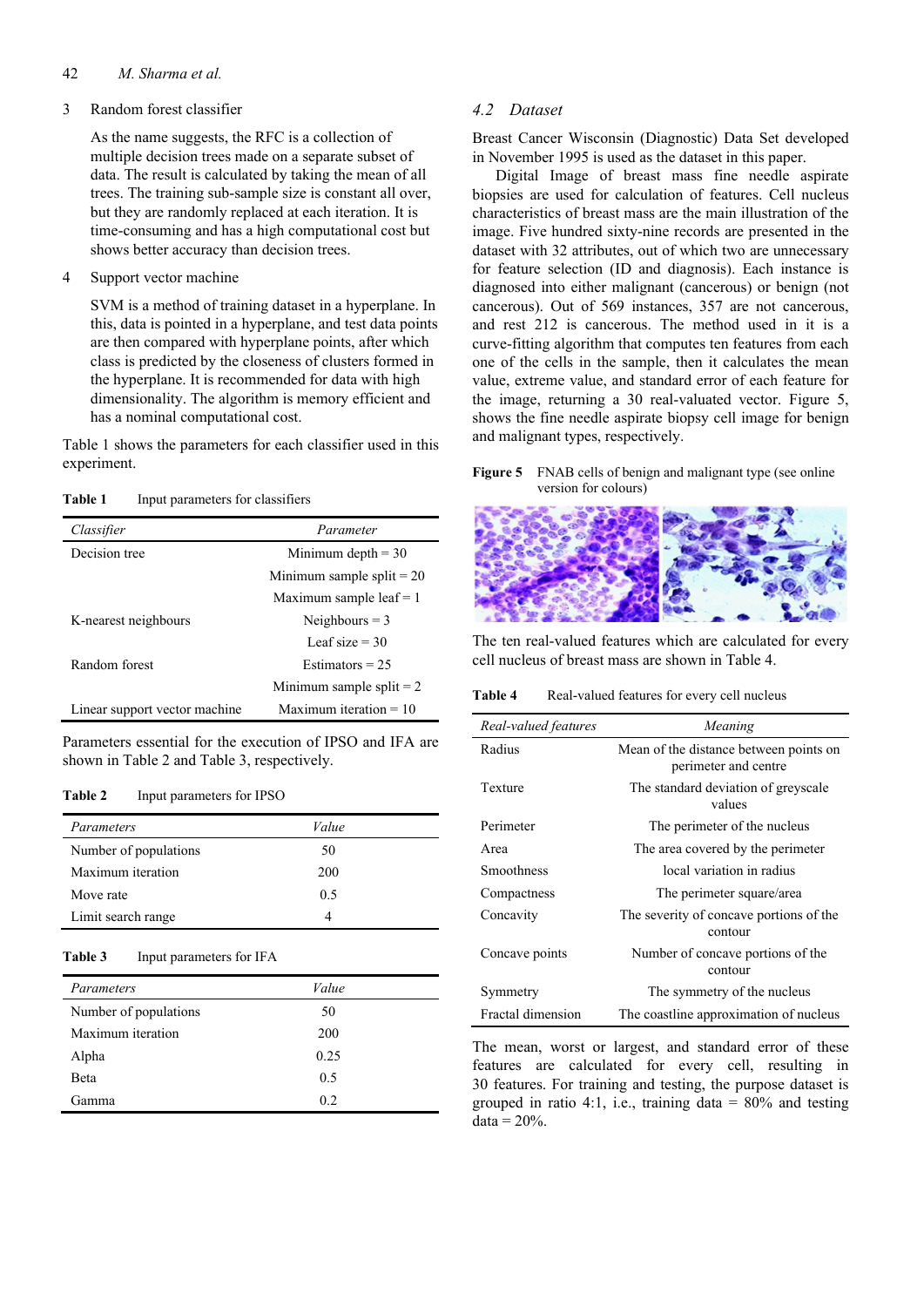



**Figure 7** Accuracy comparisons of 20 runs in aggregated algorithm, BACO and BABCO, (a) accuracy graph using decision tree (b) accuracy graph using SVM (c) accuracy graph using KNN (d) accuracy graph using random forest (see online version for colours)



**Number of Iterations** 



**Number of Iterations**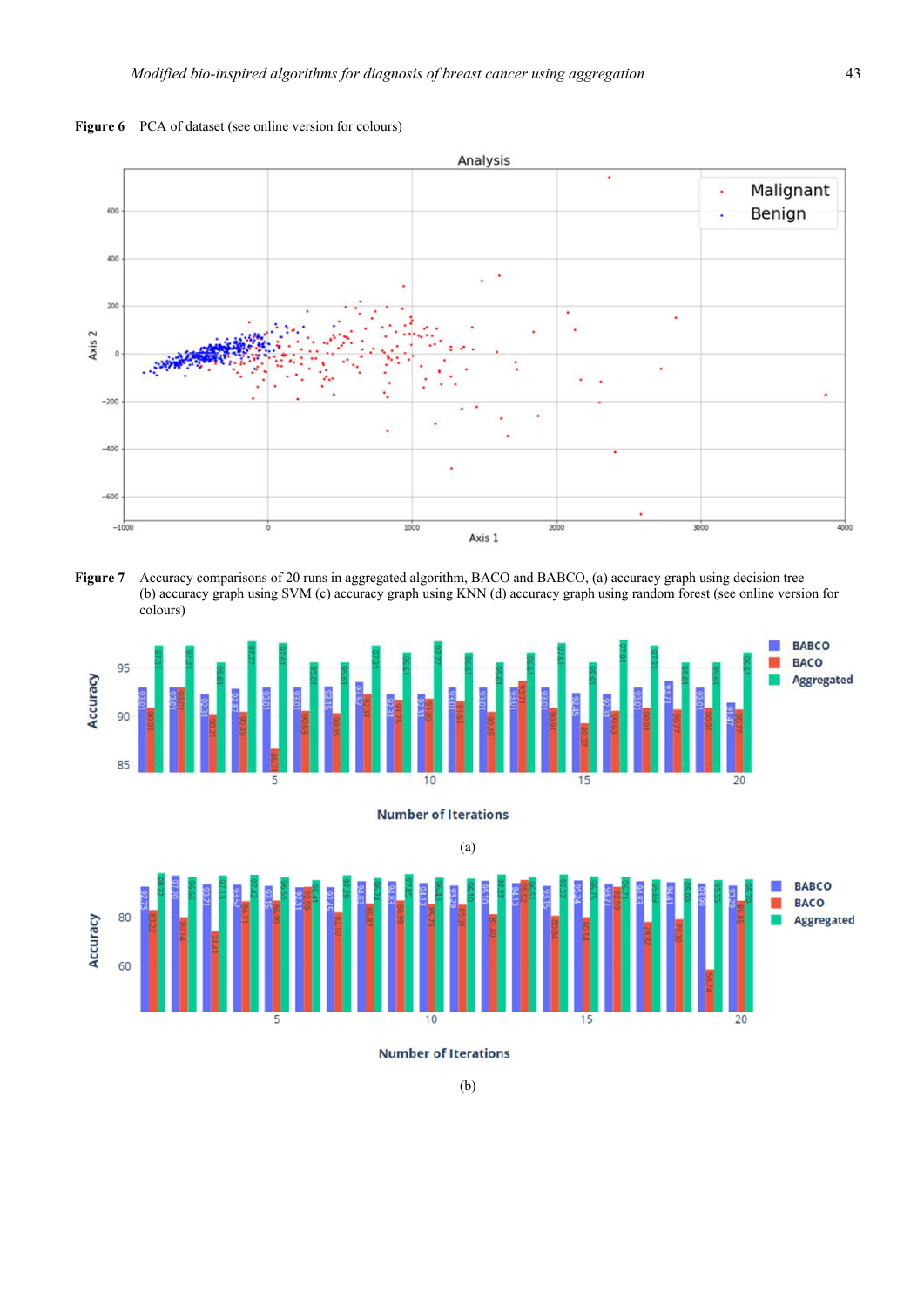#### 44 *M. Sharma et al.*

**Figure 7** Accuracy comparisons of 20 runs in aggregated algorithm, BACO and BABCO, (a) accuracy graph using decision tree (b) accuracy graph using SVM (c) accuracy graph using KNN (d) accuracy graph using random forest (continued) (see online version for colours)



**Number of Iterations** 

(d)

In Figure 6, principal component analysis (PCA) of the dataset is displayed as a scatter plot graph showing the distribution of a dataset. In Figure 6, red dots represent the malignant, and blue dots represent the benign instances of the dataset. It helps in understanding the diverse range of the dataset.

## *4.3 Results*

During the experiment, the termination condition has been set by maximum iteration as it can predict the utmost accuracy. During the initial iteration, it is seen that the IFA has shown almost equal accuracy to IPSO. Hence as an additional condition is added to find better accuracy. In IFA, the statement is introduced that if the global best solution at the end of the program is less than that of IPSO, then IFA executes again. The finish condition is not set by the accuracy required, as it may lead to an infinite loop if the algorithm is not capable of reaching that accuracy. And it is difficult to guess the accuracy limit as accuracy varies with the classifier used.

Figure 7 shows the results when the existing and proposed algorithms are executed on the dataset using the four classifiers. The results shown in the graph are a mean of 20 runs. As can be seen in Figure  $7(a)$ , the DTC has shown a significant increase in accuracy between IPSO and IFA at every run and a maximum of 1.95% overall from 94.67% in IPSO to 96.62% in IFA. The other three classifiers have shown good accuracy, i.e., SVM has shown an increase of 1.89%, KNN have shown a 1.25% increase, and RFC has shown a minimum increase of 0.85%.

Figure 8 shows a comparison of proposed and existing algorithms in terms of features reduced in each classifier. SVM has a reduced maximum of five features from 13 to 8 features overall. It has shown minimum feature selection also. Other classifiers have shown a further reduction of 3 and 4 features. Decision tree has reduced three features the same as KNN, and Random Forest has shown a decrease of four features.

In Figure 9, complexity time taken by proposed algorithms with each classifier is shown. Complexity time is calculated by taking the mean of the total time taken for 20 runs of the process. Decision tree and KNN have minimum complexity time and almost equal time of 65.5 seconds. SVM has shown the time of 458 secs. Random forest has taken a maximum of 1,121 seconds of complexity time.

A tabular comparison of the improved algorithm with the existing algorithms is shown in Table 5. The improved algorithm is an aggregation of IPSO and IFA. In this, the output of IPSO is used as an input to IFA for better optimal results.

As seen in Table 5, the proposed algorithm shows better results than the existing algorithm in terms of accuracy and features selected. This is because of the introduction of an additional step for calculating fitness and normal distribution of variables α and γ. This is true for all the qualifiers selected for comparisons.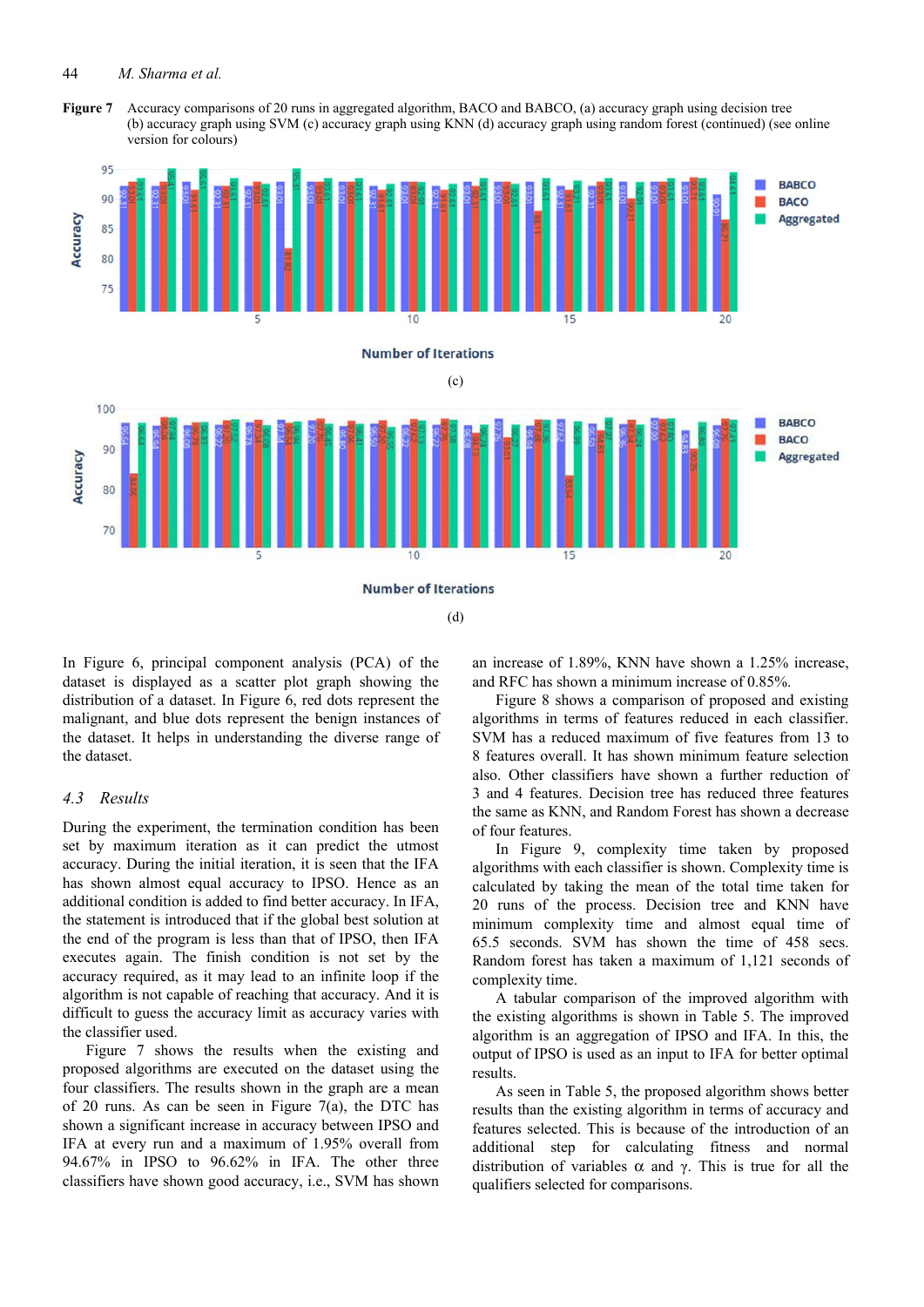**Figure 8** Feature reduction by aggregated algorithm, BACO and BABCO, (a) feature selection using decision tree (b) feature selection using SVM (c) feature selection using KNN (d) feature selection using random forest (see online version for colours)



**Number of Iterations** 

(a)

## **Feature Selection using Support Vector Machine**









**Number of Iterations** 



(c)

**Number of Iterations**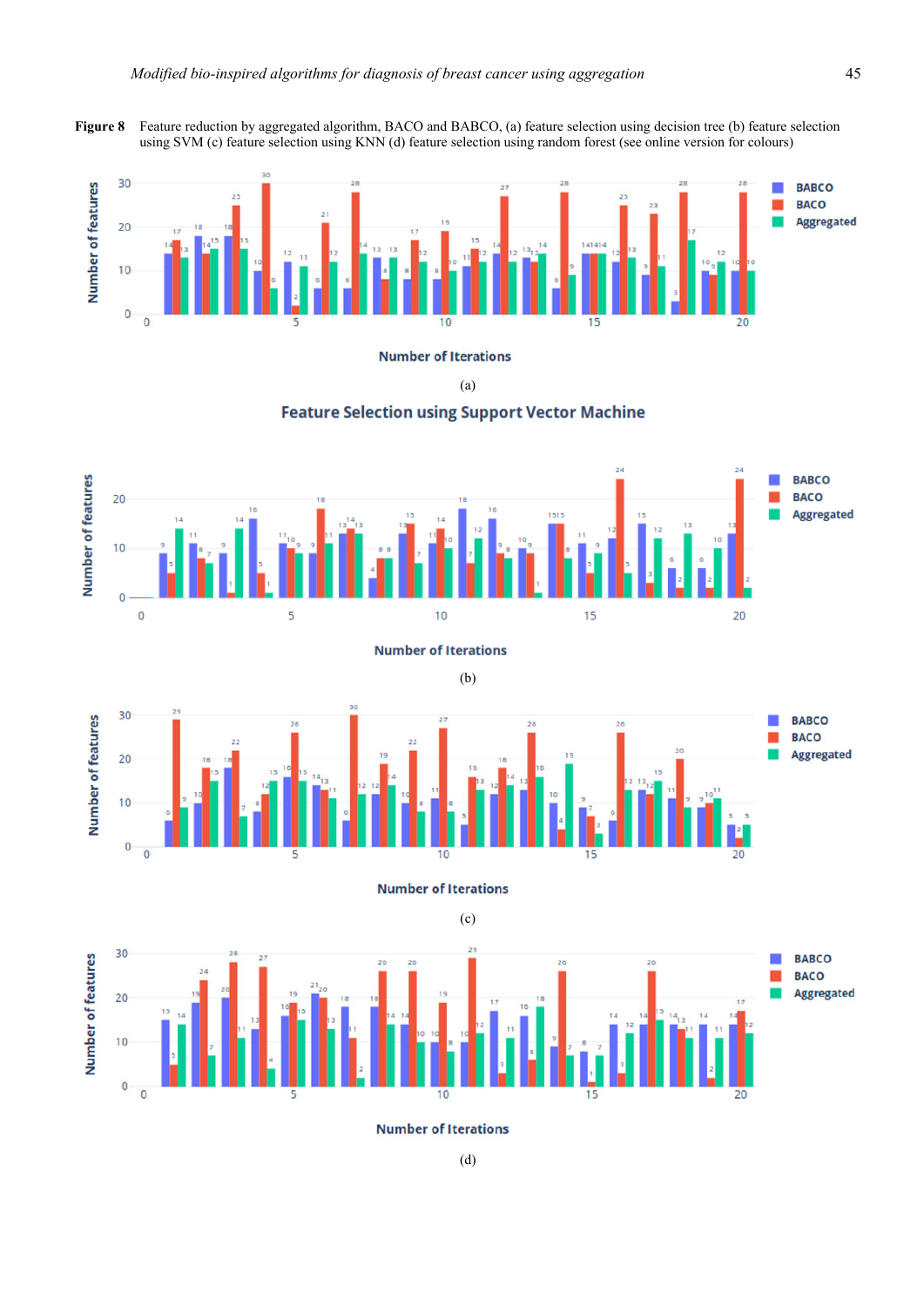







**Table 5** Comparison of results

| Algorithm                              | Classifier | Accuracy<br>(in %) | Features<br>selected |
|----------------------------------------|------------|--------------------|----------------------|
| Binary ant colony                      | <b>DTC</b> | 90.91              | 19                   |
| optimisation<br>(BACO) (Sharma         | <b>KNN</b> | 91.43              | 17                   |
| et al., 2019a)                         | <b>SVM</b> | 83.2               | 9                    |
|                                        | <b>RFC</b> | 95.18              | 16                   |
| Binary artificial bee                  | <b>DTC</b> | 92.82              | 10                   |
| colony optimisation<br>(BABCO) (Sharma | <b>KNN</b> | 92.62              | 10                   |
| et al., 2019a)                         | <b>SVM</b> | 94                 | 11                   |
|                                        | <b>RFC</b> | 96.5               | 14                   |
| Aggregated                             | <b>DTC</b> | 96.6               | 12                   |
| algorithm                              | <b>KNN</b> | 93.6               | 11                   |
|                                        | <b>SVM</b> | 96.6               | 8                    |
|                                        | RFC        | 97                 | 10                   |

## **5 Conclusions and future scope**

The early and accurate detection of breast cancer can save the lives of many women across the globe. The existing algorithms fail to detect cancer accurately. This paper has proposed a novel methodology for the accurate diagnosis of breast cancer. The algorithm is an aggregation of IPSO and IFA. The algorithm is executed on four classifiers, namely decision tree, KNN, linear SVMs, and RFCs. The results, when compared with the existing algorithm, show a significant increase in accuracy. An accuracy of 96.6%, 93.6%, 96.6%, 97% is observed for the four classifiers decision tree, KNN, linear SVMs, and RFCs, respectively. Moreover, the number of features is reduced 12, 11, 8, 10 for DTC, KNN, SVM and RFC respectively.

A keen study, along with comparative analysis, reflects that a few features repeat themselves in every result (texture mean, smoothness mean, texture\_worst, concave points worst). These features ought to be carefully considered as they are crucial in the process of diagnosing the cancer. It is also noticed that aggregation results have increased overall accuracy significantly. In the future, aggregation of algorithms or hybridisation can be employed for the prediction of more diseases as they deliver results with a higher level of accuracy in significantly less computational time.

### **References**

- Ahammed, M.J., Swathi, A., Sanku, D., Vedula, C. and Ramesh, H. (2018) 'Performance of firefly algorithm for null positioning in linear arrays', *Proceedings of 2nd International Conference on Micro-Electronics, Electromagnetics and Telecommunications*, pp.383–391, DOI: 10.1007/978-981-10- 4280-5\_40.
- Darwish, A. (2018) 'Bio-inspired computing: algorithms review, deep analysis, and the scope of applications', in *Future Computing and Informatics Journal*, Vol. 3, No. 2, pp.231–246 [online] https://doi.org/10.1016/j.fcij.2018. 06.001.
- De Jong, K.A. (1975) *An Analysis of the Behavior of a Class of Genetic Adaptive Systems*, Doctoral dissertation, University of Michigan, Dissertation Abstracts International, Vol. 36, No. 10, 5140B (University Microfilms No. 76-9381).
- Floreano, D. and Mattiussi, C. (2008) *Bio-Inspired Artificial Intelligence: Theories, Methods, and Technologies*, MIT Press, Cambridge, ISBN: 9780262062718674.
- Gandomi, A.H., Yang, X.S. and Alavi, A.H. (2011) 'Mixed variable structural optimization using firefly algorithm', in *Computers & Structure Journal*, Vol. 89, Nos. 23–24, pp.2325–2336 [online] https://doi.org/10.1016/j.compstruc. 2011.08.002.
- Gupta, D., Rodrigues, J.J.P.C., Sundaram, S., Khanna, A., Korotaev, V. and de Albuquerque, V.H.C. (2018a) 'Usability feature extraction using modified crow search algorithm: a novel approach', in *Neural Computing and Applications Journal*, SCIE [online] https://doi.org/10.1007/s00521-018- 3688-6.
- Gupta, D., Sundaram, S., Khanna, A., Hassanien, A.E. and de Albuquerque, V.H.C. (2018b) 'Improved diagnosis of Parkinson's disease based on optimized crow search algorithm', *Computer and Electrical Engineering Journal*, Vol. 68, pp.412–424, SCIE [online] https://doi.org/10.1016/ j.compeleceng.2018.04.014.